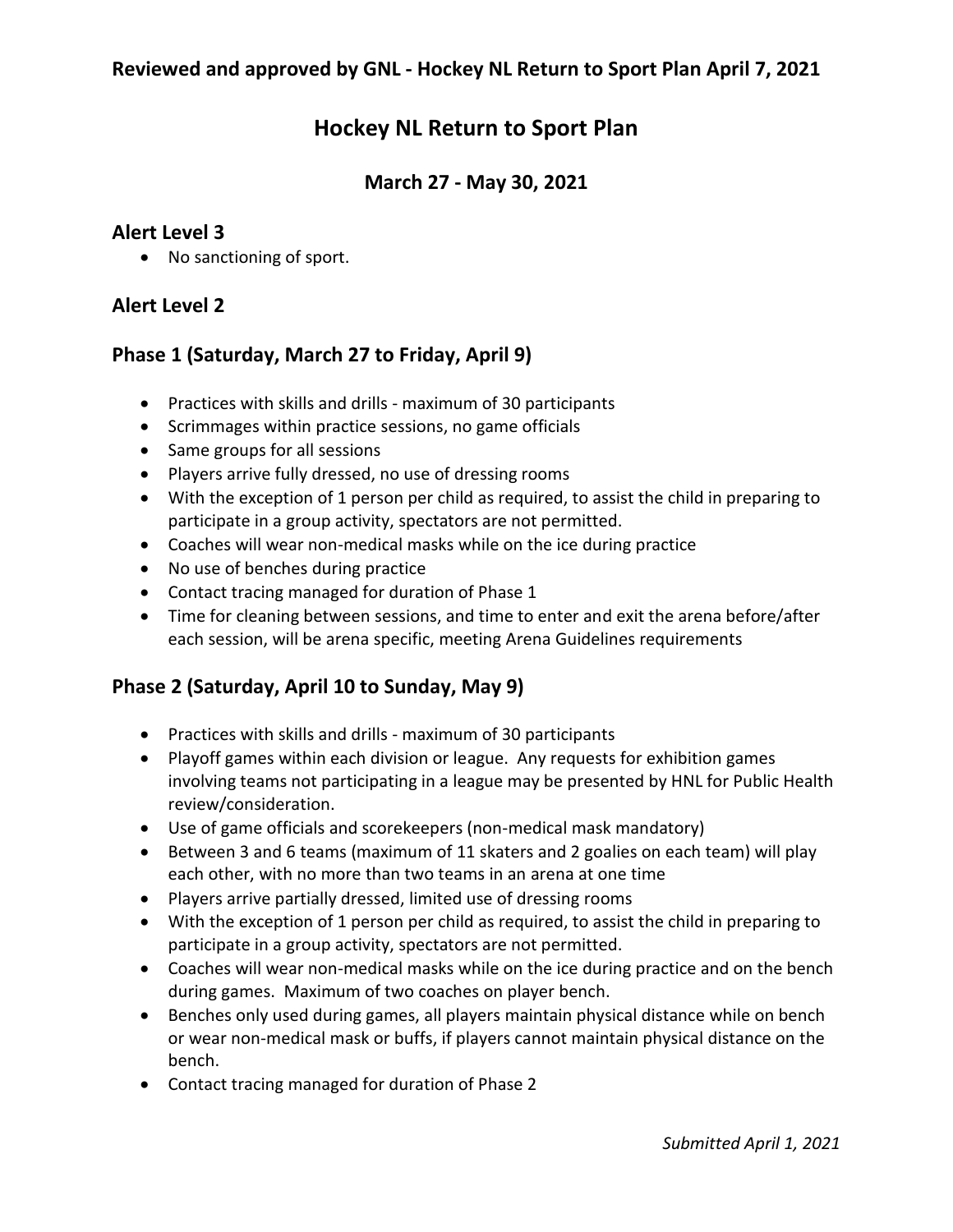# **Reviewed and approved by GNL - Hockey NL Return to Sport Plan April 7, 2021**

- Time for cleaning between sessions, and time to enter and exit the arena before/after each session, will be arena specific, meeting Arena Guidelines requirements
- Discretion to extend phase two beyond May 9th and no later than May 30<sup>th</sup>, based on an individual association, league or team request.
- Tournaments are not permitted in phase 2.
- All competitions between teams within the same health authority region, with the exception of the Under 18 Major Provincial League, which will follow all previously approved Public Health Guidance and all new Sport Guidance.
- Who:
	- o Under 18 Provincial League (5 teams of 20 players)
	- o Don Johnson Hockey League (4 age divisions no more than six teams in a tier and no more than 13 players on a team.
	- $\circ$  Female Metro League (no more than 4 age divisions and no more than 6 teams)
	- o Central NL AA League (2 age divisions; no more than three teams in a tier and no more than 13 players on a team)
	- o Minor Hockey Associations Inter House league (inter house league involves multiple teams in one age group) not limited to Avalon, St. John's, Paradise, CBR, Northeast, Southern Shore, Gould's, Mount Pearl, Bay Arena, Clarenville, Grand Falls-Windsor, Lab West, Churchill Falls
- What: League and exhibition basis; only two teams will be in an arena at the same time and to reduce the number of contacts, there will be no more than 6 teams in any league.
- Where: Within respective Health Region, with the exception of the Under 18 Major League, which is a provincial league.
- When: Varied from weekdays and weekends from dates as recorded.
- Why: Return to our year end season to complete our playoffs, to make up for the seven week pause.

# **Phase 3 (mid to late May)**

### **Hockey NL Provincial High Performance Program (5 age groups U14 Male, U15M U16M U18F & U16F. Each age group could have up to maximum of 40 participants)**

- Practices with skills and drills maximum of 40 participants
- Use of game officials and scorekeepers (non-medical mask mandatory)
- Groups will be divided into 6-8 teams, with roughly 15 players and 2-3 goalies per team. Pending registration numbers.
- Groups will be bubbled by birth years.
- Players arrive partially dressed, limited use of dressing rooms
- Parents and/or spectators are not permitted inside the facility. Entry is restricted to participants and team staff only
- Coaches will wear non-medical masks while on the ice during practice and on the bench during games. Maximum of two coaches on player bench.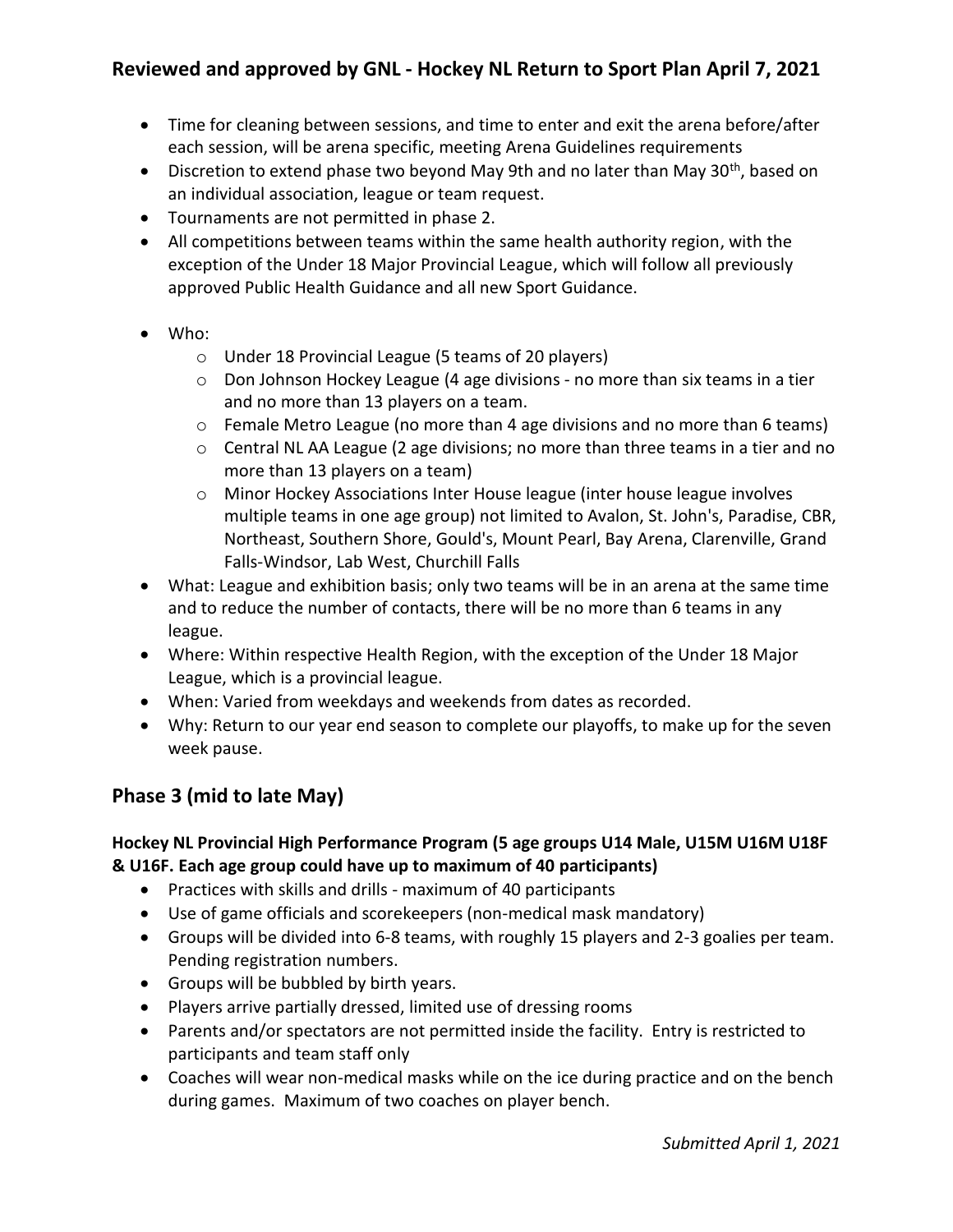# **Reviewed and approved by GNL - Hockey NL Return to Sport Plan April 7, 2021**

- Benches only used during games, all players should maintain physical distance while on the bench or wear non-medical mask or buffs if players cannot maintain physical distance.
- Contact tracing managed for duration of the camps.
- Time for cleaning between sessions, and time to enter and exit the arena before/after each session, will be arena specific, meeting Arena Guidelines requirements

#### **Who:**

- o Approximately 350 players and 50 staff total number of participants in all groups below (athletes participating could be from across Newfoundland and Labrador):
	- Male Under 14 (DOB 2008) players and staff
	- Male Under 15 (DOB 2007) players and staff
	- Male Under 16 (DOB 2006) players and staff
	- Female Under 16 (DOB 2008, 2007, 2006) players and staff
	- Female Under 18 (2005, 2004) players and staff

#### **What:**

- o 2021 High Performance Spring camp try out.
- o This would historically be a provincial tryout, with players coming into one location to try out.
- o 2021 Spring Camp Dates and Locations:
	- o Male U14: June 4-6 Paradise Double Ice Complex Approximately 100 players
	- o Male U15: May 28-29 Paradise Double Ice Complex Approximately 80 players
	- o Male U16: May 29-30 Paradise Double Ice Complex Approximately 60 players
	- o Female U16: May 28-30 Paradise Double Ice Complex Approximately 100 players
	- o Female U18: May 29-30 Paradise Double Ice Complex Approximately 40 players\*
	- o Labrador Spring Camp: Lab West Dates are TBD HNL will provide an update when confirmed - Approximately 20 players
- o Any camps occurring on the same day, one camp will be finished before the next camp begins. There will be no crossover or 2 groups taking place at the same time at the same arena (i.e. Male U15 and U16). Female camps will take place at one arena and Male at the other arena. Historically the Female U18 camp does not take place, due to low numbers and athletes playing out of province.
- **Where:**
	- o Paradise Double Ice Complex and Labrador City Arena. This is to accommodate players on the island and in Labrador.
- **When:** 
	- o Would be held over a 2-weekend span, to split groups to ensure less individuals in a facility at a time. Awaiting to confirm exact weekend with Paradise Double Ice Complex, but will take place during the final weekends in May. Will provide exact dates when confirmed.